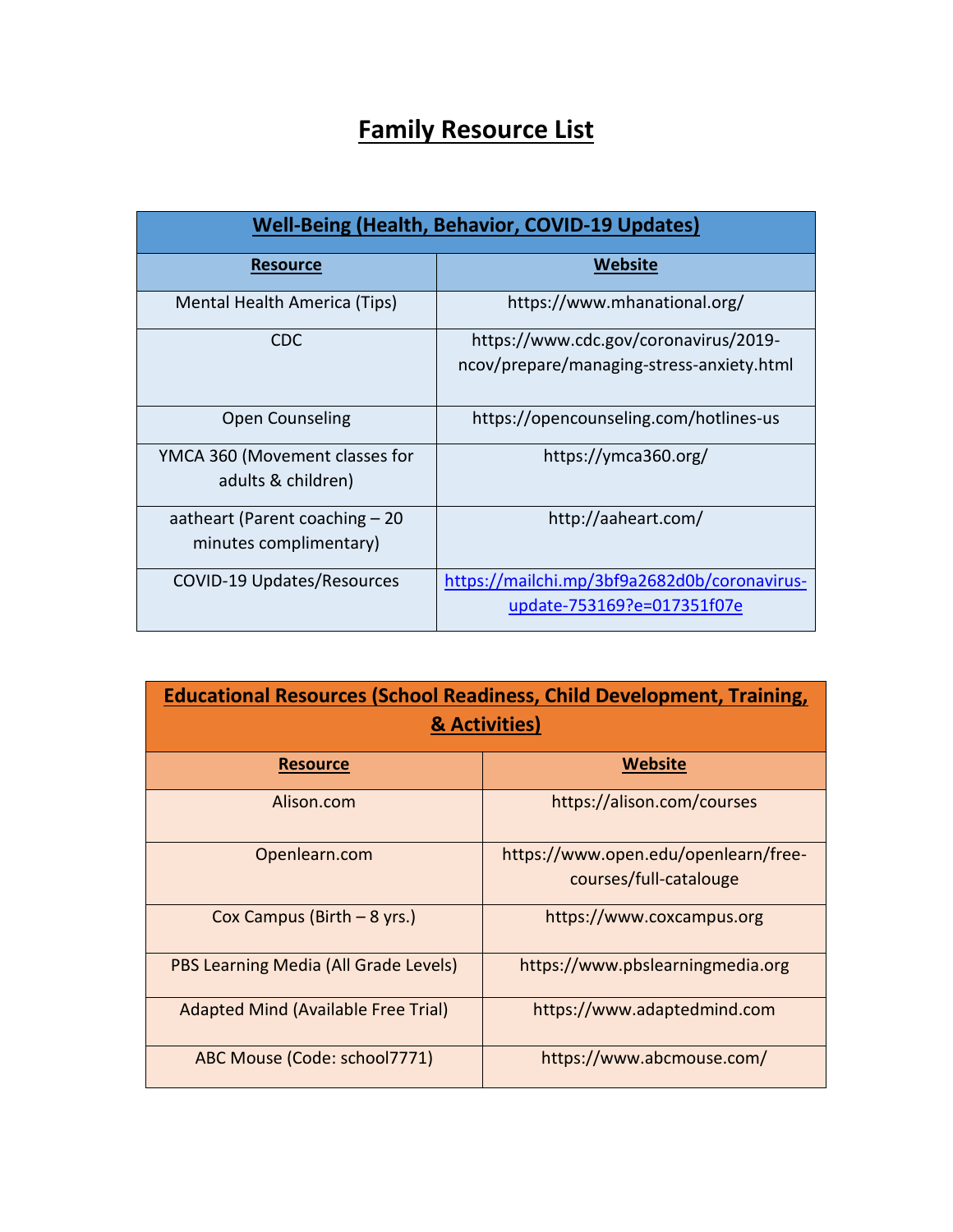| Created (Home learning activities &<br>strategies) | https://created.crayola.com/homelearning |
|----------------------------------------------------|------------------------------------------|
| Family resources for learning science,             | https://kids.nationalgeographic.com/     |
| games, homework resources, & activities            |                                          |
| Spanish & English teaching tools, lesson           | https://reading.ecb.org/                 |
| plans, activity guides, and students videos        |                                          |
| Dr. Seuss related games and activities             | https://www.seussville.com/              |
| elementary school age children                     |                                          |
| Educational games and activities (Pre-K $-$        | https://www.abcya.com/                   |
| 6 <sup>th</sup> Grade)                             |                                          |
| Math and reading games (K - 8th grade)             | https://www.funbrain.com/                |
| Free games and activities (Pre-K - 3rd             | www.starfall.com                         |
| grade)                                             |                                          |
| Free games and activities for elementary           | https://www.highlightskids.com/          |
| kids                                               |                                          |
| <b>Free tours of museums</b>                       | tinalikes.com/freemuse                   |
| Georgia Department of Education                    | www.gadoe.org                            |

| <b>Financial Resources</b>      |                                     |  |
|---------------------------------|-------------------------------------|--|
| <b>Resource</b>                 | <b>Website</b>                      |  |
| Alison.com                      | https://alison.com/courses          |  |
| Low cost internet and computers | https://www.internetessentials.com/ |  |

| <b>Senior Resources</b>            |                                                                                  |  |
|------------------------------------|----------------------------------------------------------------------------------|--|
| <b>Resource</b>                    | Website                                                                          |  |
| Free resources for senior citizens | https://seniornet.org/blog/19-free-<br>services-for-seniors-or-their-caregivers/ |  |